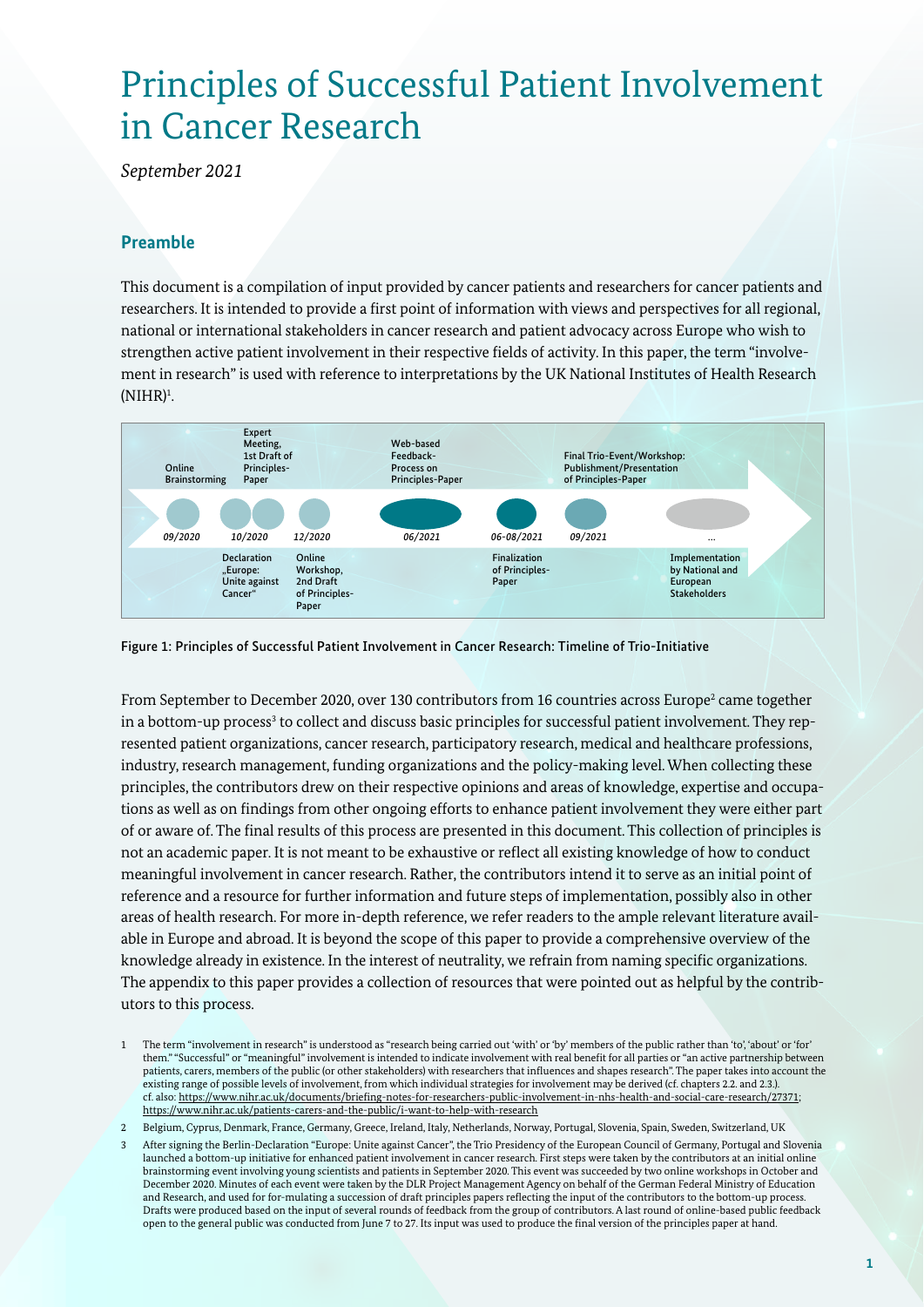The following chapters, 1) A Shared Vision, 2) Strategy, Level and Timing of Involvement, 3) Communication, Understanding and Relationships, 4) Resources, Knowledge and Skills, 5) Methods and Approaches, and 6) Ethical and Legal Aspects, present the collated principles in detail, as derived from discussions in the workshop series during the bottom-up process.



Figure 2: Word cloud of 45 phrases collected by participants in session 1 "Vision" of the online workshop in December (in response to the question: "Which catch words would you choose to describe your personal vision or ambition regarding active patient involvement in cancer research?")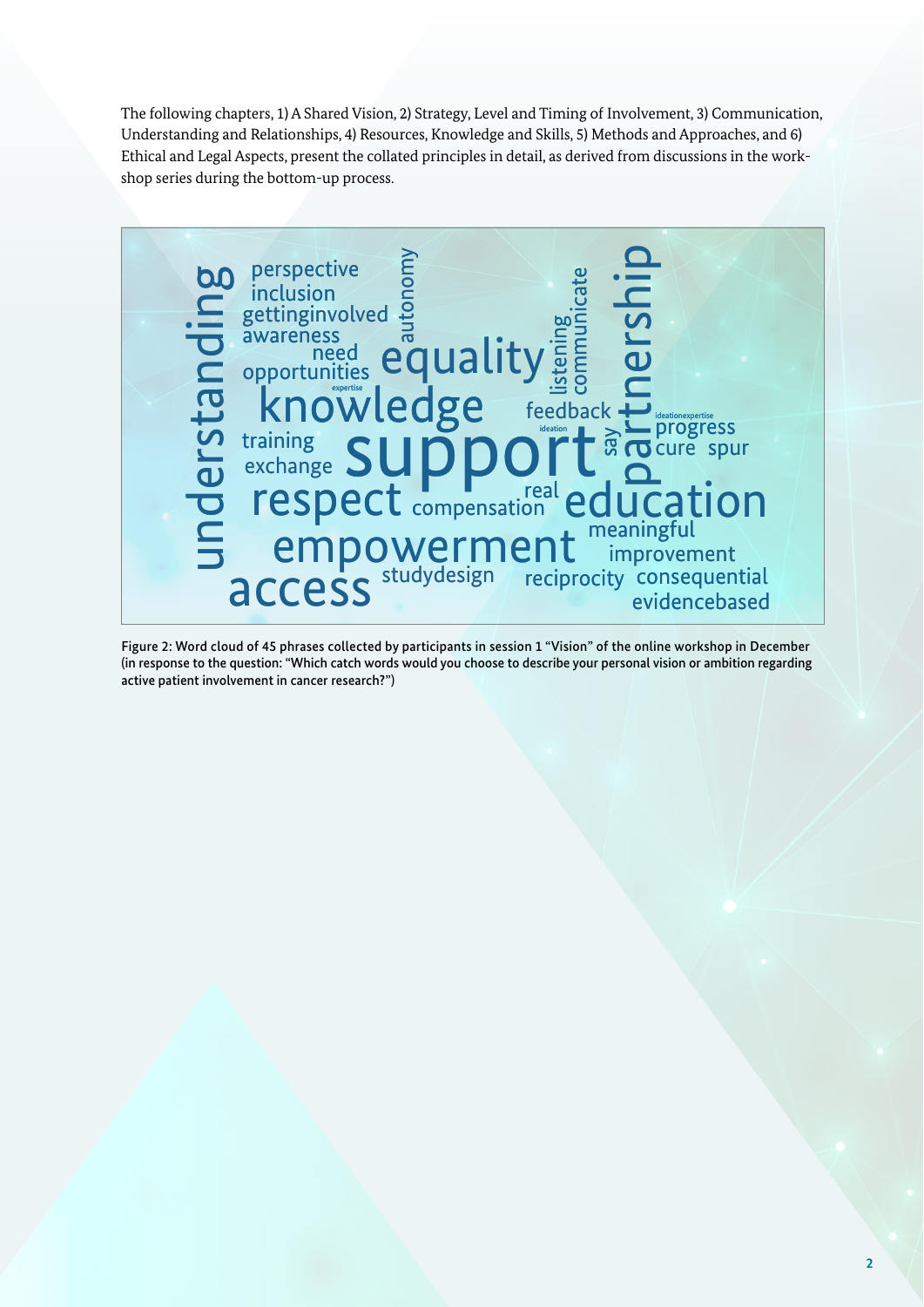### **1. A Shared Vision**

- 1.1. A principal aim of cancer research is to improve the lives of those affected by the disease. Thus, their voices must be heard. Without them, the picture remains incomplete. Involving patients, carers or patient advocates makes cancer research – and ultimately also treatment choices or clinical practice – more meaningful, relevant and valuable by focusing it on the actual needs and demands of the target group. Patients are "experts by their personal experience". They know what it means to live with a certain condition. They will bring diverse and new points of view, questions and solutions to the table for further discussion and may thus improve research quality. Patient involvement is also a means for addressing societal expectations about the transparency and accountability of research that is often publicly funded. Involvement will strengthen public support for research programmes and projects, increase acceptance of research results and enhance their transfer into prevention, clinical practice and health care. It can also support the more equitable allocation and accessibility of research results. For cancer patients and their carers, involvement has an immense empowering effect and adds to their autonomy. On the policy level, patient involvement supports the promotion of open science and data sharing and thus contributes to making the best possible use of collected data.
- 1.2. Involving patients and other stakeholders to the mutual benefit of all parties is no easy task. There is still a notable level of inequality in European countries with regard to acknowledging the benefits of patient and public involvement and providing the necessary support and resources for its implementation. Involvement requires a genuine interest, aspiration, openness, flexibility, altruism, pragmatism, holistic thinking and the willingness to continue to learn, reflect and improve. It also requires a rethinking of existing hierarchies and mechanisms in traditional health-related science and thus changes in the mind sets of scientists, patients and other stakeholders from health care, funding bodies and politics. In view of the current philosophy and reward system in research, this might even require a shift in research culture as a whole. This shift will help change the current paradigm of involvement from patient-centred maternalism to productive partnership, from giving input to co-designing, from expressing needs to participating in priority setting and thus from mere dissemination to actual implementation.
- 1.3. Several minimal requirements must be met in order to enable successful involvement. Above all, patients must not be viewed as mere research objects. They should be systematically involved as active partners or co-researchers at eye-level, and they should hold an appropriate share of decision-making power in the research process. Moreover, all stakeholders should be willing to start small and be patient to let things grow. It requires time and effort to find individuals to involve in research and build effective partnerships based on mutual trust. Ideally, partnerships should extend beyond individual research projects and form the basis for sustained collaboration. Sufficient time, funding and flexibility are required to enable fruitful involvement. In this regard, it is crucial to support not only participatory research itself, but also meta-research for providing an overview, benchmarking ongoing efforts, developing methods and assessing the multiple impacts of involvement. Provided that such principles are applied, involvement of patients, carers and other stakeholders in cancer research will fulfil its full potential for all over time.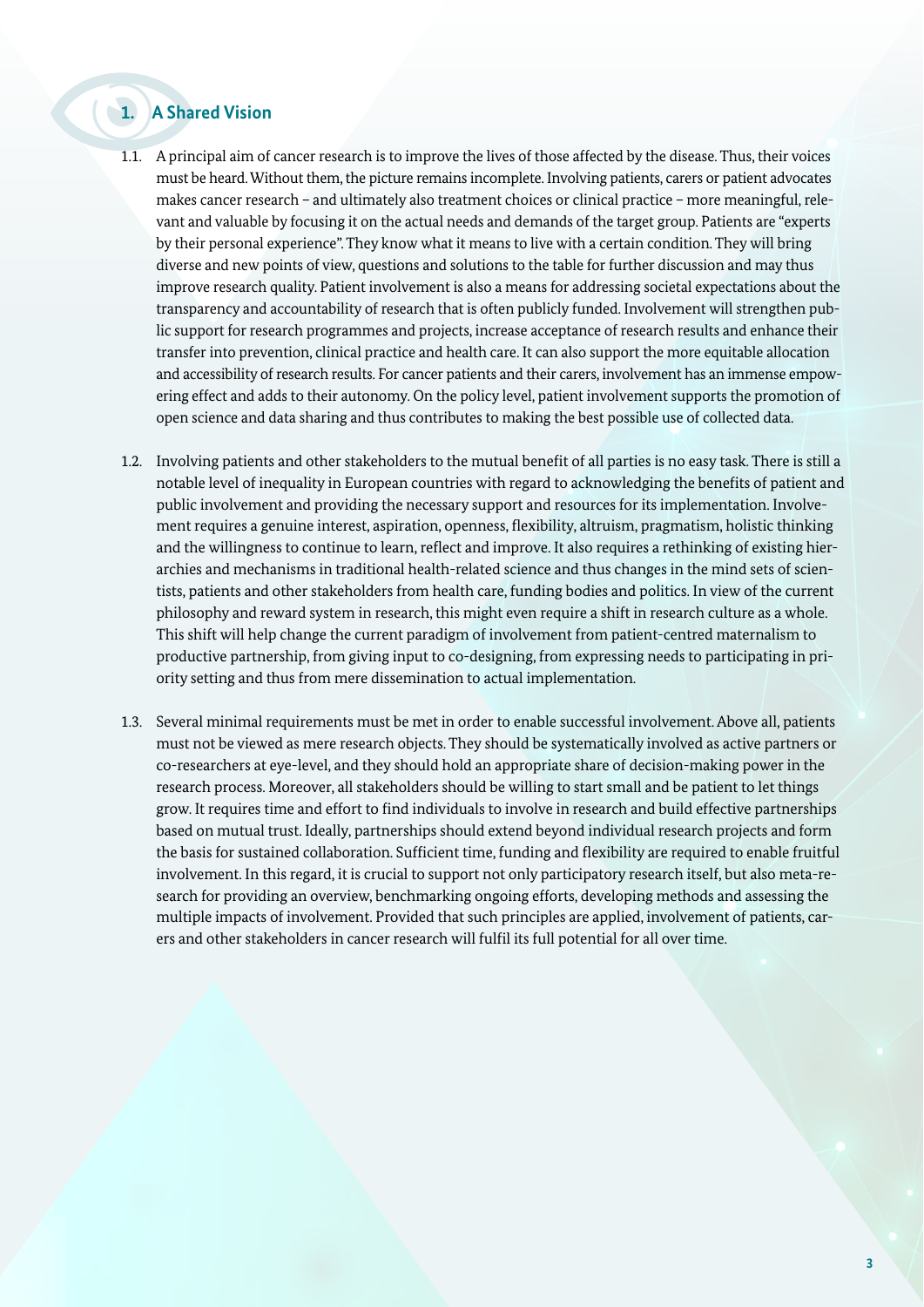## **2. Strategy, Level and Timing of Involvement**

- 2.1. When planning cancer research projects with the aim of involving patients or the public, it is important to **consider all aspects of successful patient involvement very early in the process**, and together with all groups to be involved. Ideally, this will happen even before the actual start of the project, i.e. in the ideation or initiation phase. Only well founded and clearly defined, specific goals and strategies will make involvement meaningful and actionable in relation to the relevant research area, project or question.
- 2.2. Depending on the specific research question to be addressed, the goals and resulting **involvement strategies may differ widely**. In some cases, a pragmatic, outcome-oriented or more "top-down" approach may suffice while in others a democratic, rights-based or more "bottom-up" approach may be the better choice.
- 2.3. In any case, it should be decided and made clear from the beginning who leads a project, which level of involvement is appropriate<sup>4</sup>, or **how decision-making power will be shared** between partners. For certain projects, it may be sufficient to solely consult the persons or organizations involved. However, tokenism, mere afterthought or tick-box exercises must be avoided. In other cases, higher levels of involvement are justified, manifesting as genuine collaboration, co-creation or even putting "patients in the driver's seat", i.e. giving patients control over the research process. Patient-led or patient-driven research activities<sup>s</sup> should be strengthened and supported wherever possible. In general, higher levels of patient involvement require increasing opportunity to impact on and co-shape research in order to create added value (cf. footnote 4).
- 2.4. In the planning or ideation phase, a participatory **stakeholder analysis** will provide answers as to who needs to be part of the project and what their respective interests, costs and benefits are. It will also help to decide whom or which organization not to involve, for instance due to vested interests or bias. In general, all stakeholders in cancer prevention, treatment and care have valuable input to contribute. Patients and their carers or advocates, members of the public, different scientific disciplines as well as health professionals or representatives of healthcare systems, research funding, policy and industry: they all have their own characteristic viewpoints or forms of knowledge and the full potential of involvement can only be realized when **all groups, which are relevant for addressing a certain research question**, are included. However, the choice of whom to involve will always depend on the particular research area, project or research question. It is important to always ask yourself "What are we looking for?" or "Who do we need to understand the problem at hand?" and then to match the right persons or entities to the right project.
- 2.5. Even within one individual stakeholder group, there are differences, which must be considered carefully. With regard to the group of patients, we must acknowledge the conceptual differences between individual patients and their carers, patient advocates, patient organization representatives and patient experts as well as their varying impact and expertise<sup>6</sup>. Even though including a variety of perspectives can be very beneficial, the question of **representative insight** should be reflected critically. For instance, patient needs and preferences on a general level may be better reflected by representatives of patient organizations while in other cases involvement of individual or untrained patients may be the right choice.

<sup>4</sup> For descriptions of different levels of involvement cf. e.g. Arnstein, Sherry "A ladder of citizen participation" (cf. appendix for link).

<sup>5</sup> Cf. e.g. Patient Led Research Hub in the UK.

<sup>6</sup> "Individual patients" means individuals with personal experience of living with a condition, who can share their subjective experience. The term "carers" describes persons who support individual patients.

<sup>&</sup>quot;Patient advocates" refers to persons who have the insight and experience in supporting a larger population of patients living with a specific condition. They may or may not be affiliated with an organization.

<sup>&</sup>quot;Patient organization representatives" means persons who are mandated to represent and express the collective views of a patient organization on a specific issue or disease area.

<sup>&</sup>quot;Patient experts" are people who, in addition to disease-specific expertise, have the technical knowledge in R&D and/or regulatory affairs. The term "citizens" refers to users or potential users of health services, defined not in terms of their use of services but by their status in the community.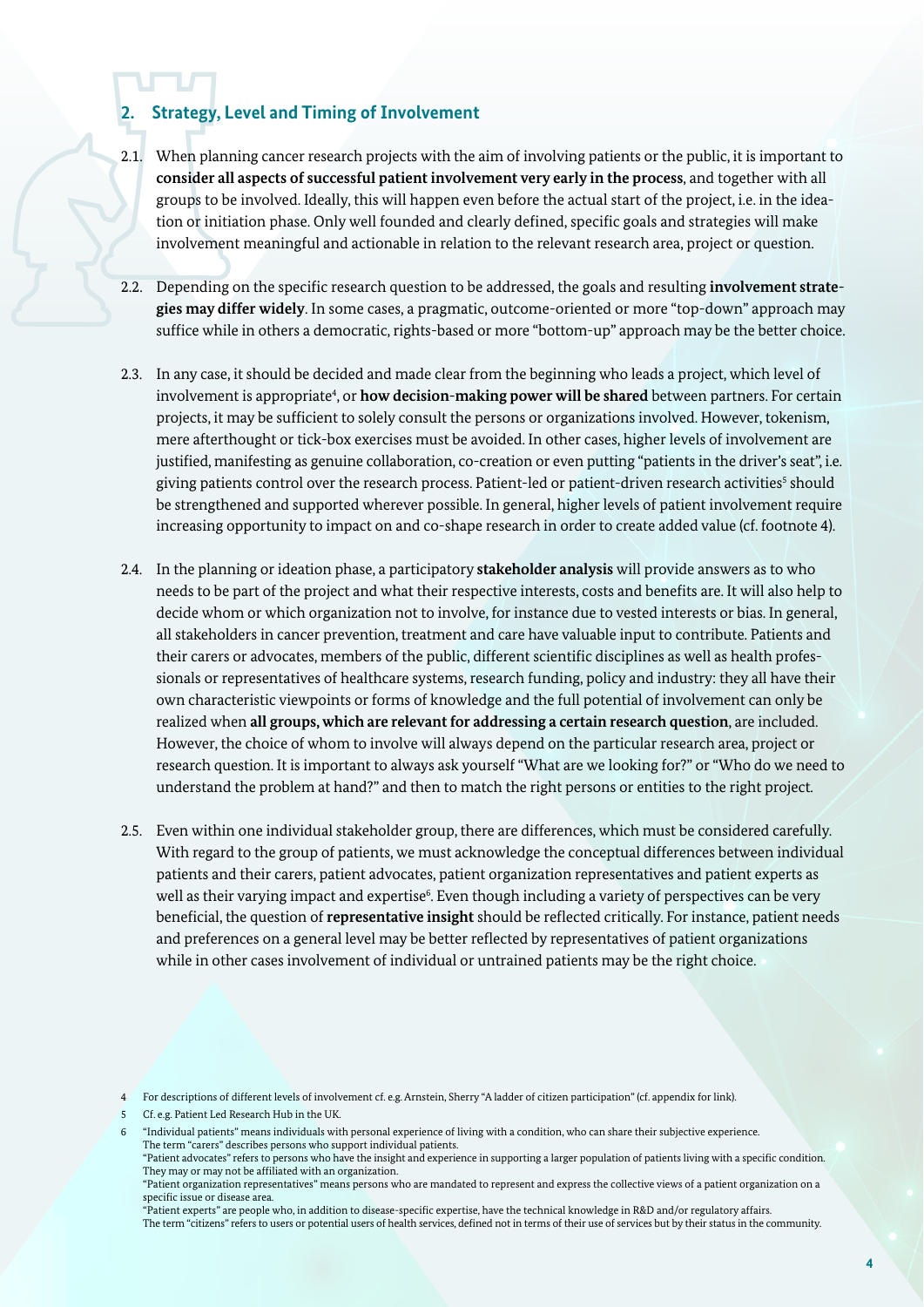- 2.6. It is also important to be aware of the **heterogeneity** of individuals with regard to age, gender, ethnic and/ or cultural background and perspective, education and incentives or disincentives to become involved and to make sure to reflect this heterogeneity in any group to be involved. In this context, it is important to note that heterogeneity is also a factor with regard to patient organizations. It is generally beneficial to establish connections with as many patient organizations as possible in a given field.
- 2.7. When defining the goals and strategy of involvement, the **appropriate timing** must be decided. In general, systematic and continuous involvement processes with clear concepts and milestones have better chances of generating added value than the ad-hoc involvement of stakeholders only at particular, short time points during a project. Accompanying a project throughout its lifetime, including during periods of development and challenges, is more likely to create meaningful involvement and relations. However, the appropriate timing will always depend on the nature of and prerequisites for an individual project.
- 2.8. Patients or the public can be involved **across the whole research** cycle, from strategic priority setting, programme or call design or the review of grant applications to the planning and implementation of individual research projects, dissemination of their results and evaluation. Involving patients and other stakeholders **from an early stage** of the development of calls and projects is particularly beneficial as this places the focus on their specific viewpoints and demands right from the start. Patients and other stakeholders should definitely be involved already in prioritizing and selecting research questions and discussing scientific approaches. Patient-related impacts or outcomes of a project become strongest when patients are involved from the very beginning and before decisions are made. Ideally, the goals and strategies of the involvement process itself should also be jointly defined by all intended project partners in a participatory manner. The important role of clinical cancer registries for performing well-planned evidence-based research should also be noted in this process.
- 2.9. With regard to **different types of research**, involvement can be fruitful across the entire research continuum ranging from academic to industry-led research and from basic research to clinical trials to healthcare evaluation. It also plays a vital role in prevention research. Here, healthy individuals representing the general public or certain societal groups must be involved, rather than patients.
- 2.10. Even when developing and implementing research infrastructures such as **biobanks or data repositories**, patient involvement can prove to be very beneficial. New ways of engaging patients and the public should be explored to ensure the best possible use of the data or material that is being collected. Moreover, participatory processes can be used to discuss and define innovative ways for patients to donate data or for shaping the rules and regulations for data protection and data sharing in order to reduce scepticism and promote the use and value of existing data.
- 2.11. Several health research organizations across Europe have already set up **permanent patient panels or advisory boards** whose members provide counsel on priority setting, the conception of in-house programmes or individual project design. They have thus made patient orientation and patient involvement an integral part of their research activities. Such structural steps provide another valuable option in addition to involvement in individual projects. They will help to make involvement more systematic and synergistic, less ad-hoc and thus more valuable. They will support the ongoing process of making patients actual team partners, rather than mere objects of study, both in cancer research and beyond. Funding organizations and policy-makers across Europe can support this process by further increasing the demand for participatory research in their respective field of activity or by promoting the formation of community or patient advisory boards that are independent of individual research organizations.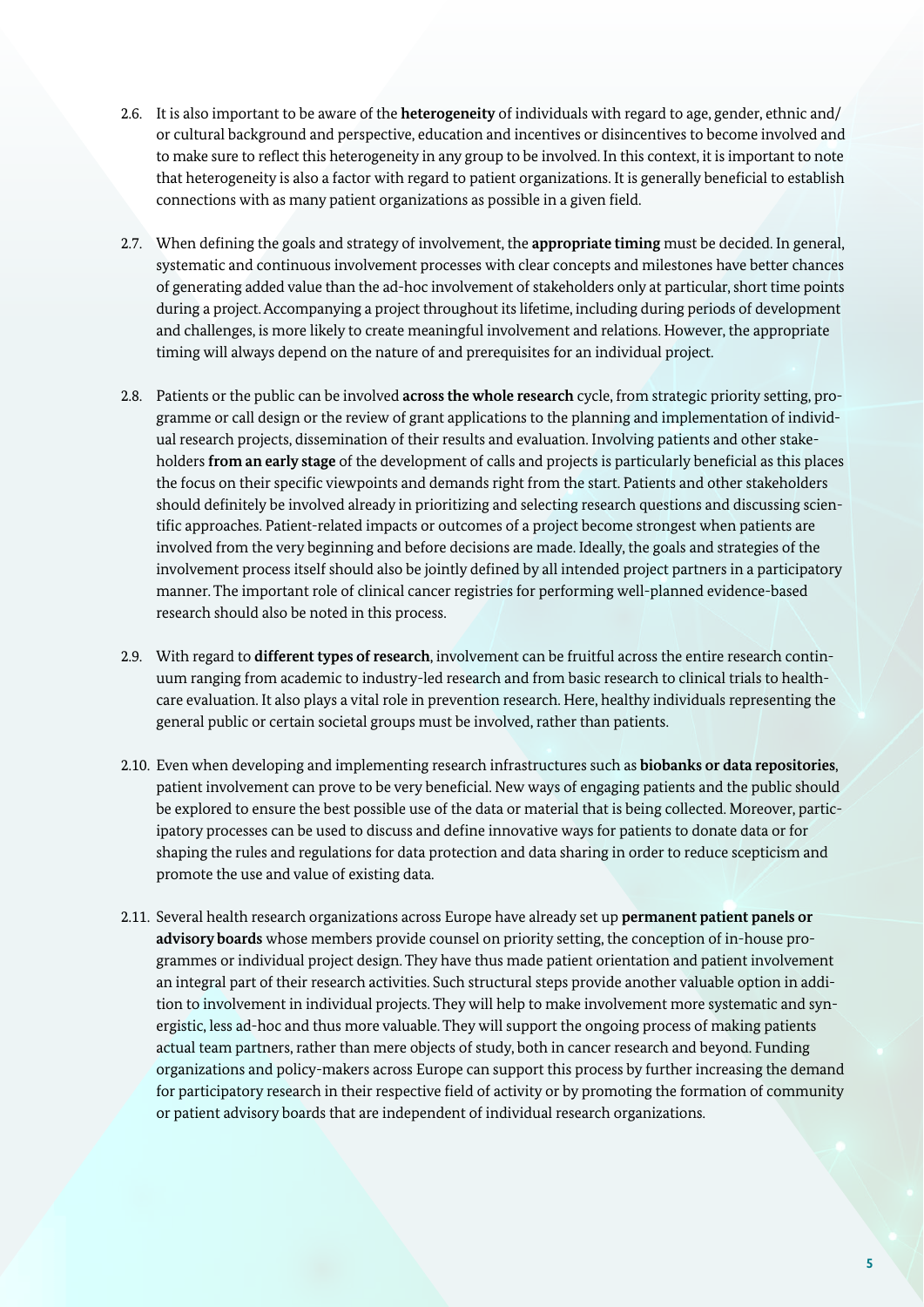2.12. Involvement processes should be designed and organized based on the principle of **equity, also with regard to participation in clinical studies. Accessibility to and participation in international or multicentric clinical studies should be offered to all countries in an equal manner**. This refers in particular to smaller countries that, in the past, might have experienced inequity in this domain.

#### **3. Communication, Understanding and Relationships**

- 3.1. When embarking on research involving patients (or other stakeholders), all those involved in the project should treat each other as equal partners and with mutual respect. The involvement process should be bidirectional and balanced, and all stakeholder contributions should be accepted and respected. All viewpoints are important and relevant in order to obtain comprehensive results. Patients should be duly recognized for their input. If patients or their representatives in fact collaborate with researchers on project design, data analysis and drafting of the results, they can be offered co-authorship as a clear signal of sharing of power. Sharing responsibilities and distributing roles such as chairing meetings, leading discussions and summarizing results evenly among all those involved is also a sign of equality. **Governance structures and decision-making processes** should be designed with this in mind and should also make full use of the rooms for manoeuvre or flexibility for sharing power in a given project.
- 3.2. Carefully deciding where to participate or whom to involve, overcoming existing or perceived hierarchies and **building relationships based on mutual trust** and empowerment of all those involved are fundamental prerequisites for successful involvement. Forming relationships of this kind and an atmosphere of ease and confidence to enable fruitful collaboration requires understanding, effort, dedication and, above all, time. When attempting to involve vulnerable groups with particularly special backgrounds and needs, it may take years to develop functional relationships. In order to overcome initial reservations, it may be beneficial for patients to only interact with other patients in the first instance. This may be less intimidating and patients are able to embark on working on a project with more perceived empathy and commonalities. The initial investment of time and effort into building relationships is very worthwhile because usually, once they have been established, such contacts last beyond individual research projects and form the basis for sustained collaboration. In any case, dedicating time and effort to building long-lasting relationships between all those involved on the basis of openness and trust will create an environment that is conducive to active patient involvement and hence to more meaningful and relevant cancer research.
- 3.3. When building relationships, it is important to **understand and prioritize the motives, incentives and**  mutual expectations of all parties and every individual involved<sup>7</sup> and to assess the potential return on investment for the different groups. Expectations must be managed with regard to the nature and probability of project results, the time and effort to be invested and the potential impact of the actual involvement process itself. It has to be made clear that research can always fail and hopes may not be fulfilled. From the very beginning of a project, all partners should carefully define what constitutes the "success" of patient involvement in a research activity for each stakeholder group. Depending on the choice of approach to involvement, this could be impact and/or process measures. It is also vital to be aware of and avoid negative impacts of patient involvement such as the instrumentalization of patients or using collaboration to stifle critical voices.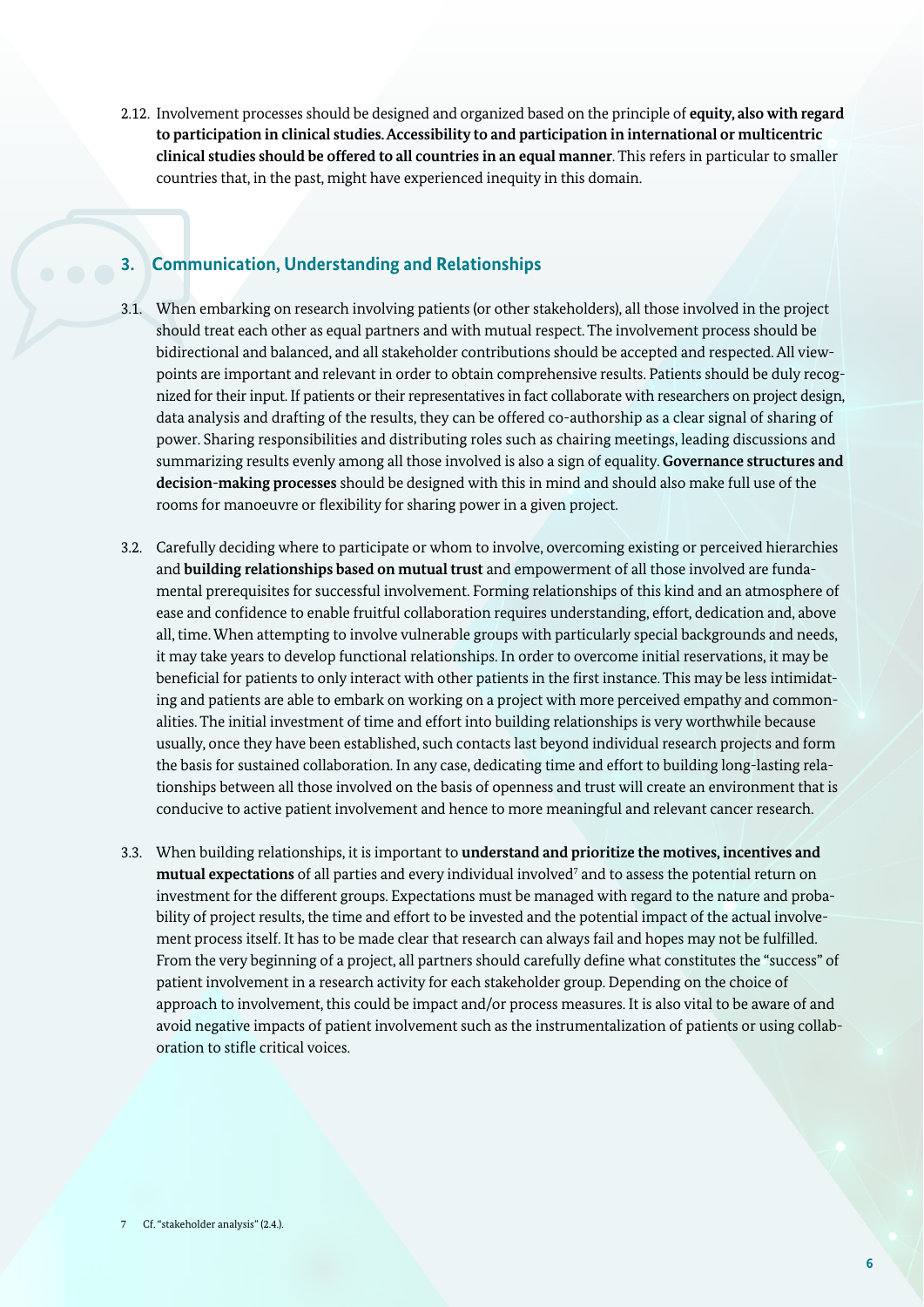- 3.4. Thoughtfulness, openness, transparency, a team spirit and real teamwork create an important basis for building trust on all sides. Opportunities for **regular personal encounters** and adequate physical space for collaboration or group work should be provided to allow personal relations to grow. Wherever possible, formats for meetings and exchange should be employed that enable patients to become involved even if they experience health-related limitations. In general, information must be provided on a regular basis and presented in a form that is understandable and accessible for all. This form will differ widely depending on the groups of persons to be involved as well as their specific backgrounds, requirements and needs. Wherever possible, scientists should make sure that they provide lay summaries, glossaries or descriptions of the scientific background, aims and methodology of their project in order to make them accessible to the respective audience. **Dialogue and listening** are key to communication. All those involved should be given the opportunity to lead discussions and summarize results from their perspective as this strengthens their empowerment and their role in the project.
- 3.5. For any given project, **clear lines of communication and full transparency** concerning goals, prerequisites, governance structures, codes of conduct, rules, decision-making processes and pathways of information should be ensured. As a rule, the timing, milestones and critical decision points of a project as well as patient roles, expected contributions and time requirements should be known to all those involved. Furthermore, there should always be **timely feedback** about the proceedings, decisions taken, progress and results of the research project. "One-off communication" where partners are not kept up to date with what is being done with the outcomes after an involvement phase must be avoided. Moreover, means and methods of communication must be adapted to the diversity, needs and capabilities of the particular groups that are to be involved. Specific guidelines for communication and feedback should be supplied to all participants.
- 3.6. Since patients and their representatives aim to inform and empower their communities, it is also important to **discuss and agree what information on a given project and its results they can or should communicate**. Trainings on public relations work and media use will further empower all stakeholders and foster the flow of valuable, quality-assured information to all interested parties.

#### **4. Resources, Knowledge and Skills**

- 4.1. In order to realize meaningful involvement in research with real benefits and added value for all sides, sufficient resources must be allocated. It all starts with the **mind sets and dedication** of not only researchers, patients and other stakeholders, but also those designing and implementing funding schemes as well as their opportunities and framework conditions. Research that involves patients is different. It requires more time and effort than conventional research. Nevertheless, it needs to be valued for its benefits and accepted as "real" research work.
- 4.2. The organic nature of research involving patients or the public requires **sufficient time, funding and, above all, flexibility** on all sides to enable the development of sound relationships and increase the probability of success. The **staunch support of funding organizations** plays a crucial role in this context. It is important not only to include both demands and specific financial resources for active patient involvement in funding programmes or calls where ever appropriate and necessary, but also to design programmes and calls to be conducive to involvement. For instance, in participatory research, resources may often have to be re-allocated due to necessary adaptions or changes that become apparent only after some time. Funding structures and the underlying legal frameworks as well as funding criteria must allow for the required flexibility. They should also provide incentives and innovative ways of bringing patients and researchers together. Sufficient resources should be provided for adequate communication and relationship building over the whole project lifetime, for workspaces for all parties involved and for learning or training opportunities for all partners. It is crucial to allocate enough time and personnel or capacity on the side of the researchers for these tasks. Moreover, there should be fair, market-value compensation for the time or income lost by the patients involved.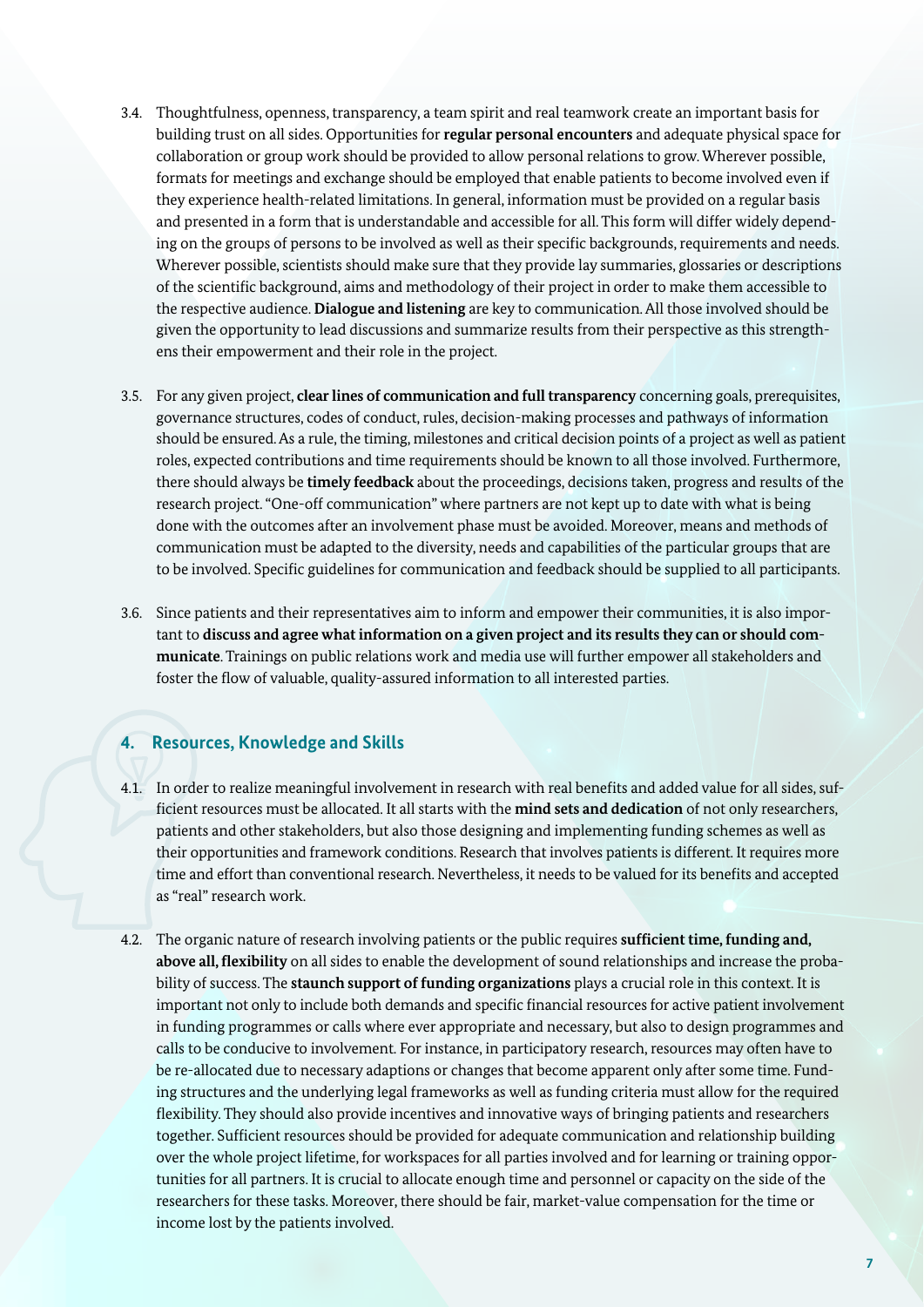- 4.3. **Special emphasis should be placed on the planning phase of a project**. Phased approaches in funding structures, including funding for the pre-grant phase or upstream project development phase, have proven to be very beneficial. The generally non-funded pre-application phase, which is characteristic of non-participatory programmes and calls, does not allow for identifying, recruiting and getting to know partners, building relationships and obtaining preliminary data from initial encounters with the groups involved. Both patients and researchers simply do not have the means to do so. Ignoring this fact is bound to lead to tokenism, ad-hoc engagement rather than systematic and productive involvement and mere tick-box exercises.
- 4.4. In order to enable a fair assessment of the quality of the envisaged involvement strategy for any given project, meaningful **patient involvement should be made a proper and equitable selection criterion for all relevant funding programmes**. Moreover, patients, carers or their representatives should be involved in the respective review boards.
- 4.5. Besides time, financial means and flexibility, there is another fundamental resource that is a prerequisite for successful involvement: all parties must have sufficient knowledge and skills to conduct and participate in health research involving patients or the public. **Training** and capacity building for all relevant stakeholders **can happen both within individual projects and outside of projects** in dedicated programmes. Within projects, the management staff may aid in overseeing this process.
- 4.6. The ideal research project with active stakeholder involvement is designed as an iterative process that **includes training, education and learning on all sides** as part of the actual involvement process. In this light, it is important to acknowledge the **value of different forms of knowledge** and the complementarity of, for instance, scientific or technical and experiential knowledge. Ideally, both forms of knowledge should be combined. Patients or researchers, who come together in a participatory research project, should be familiar with not only their own field of knowledge, but also that of the other partners. Informed patient experts may have both the experiential knowledge of living with their conditions and at least partial technical knowledge of the prerequisites for good scientific practice in a clinical study. Researchers may be aware of the diversity of views, needs and opinions of the patients involved in their studies in addition to their scientific knowledge and skills. If knowledge of any kind or field is lacking at the onset of a project, participants must be trained in a suitable form. This will enable the change of perspectives that is necessary to enable mutual understanding and effective involvement.
- 4.7. **Patients, carers or their representatives typically benefit from education programmes providing medical expertise** (e.g. general health literacy, basic indication-specific knowledge, latest developments in the field), **methodological expertise** (e.g. overall research concepts and strategy, project governance and implementation, scientific methods, typical milestones or time-sensitive decision points, digital literacy as well as use of technology or devices) **and systems expertise** (e.g. knowledge about healthcare systems, regulatory processes or lab organization and hierarchies). Enhanced **communication or negotiation** skills are also very helpful. Training for patients should also include real-life examples of the kinds of projects they will be involved in in order to "make it real". This could be organized, for instance, in the form of symposia for patient audiences. In the context of patient-oriented training, it is also vital to consider the abilities and limitations of particular patient groups as well as language barriers or levels of existing knowledge. **On the part of the researchers,** training in patient organization landscapes, communication and social skills, use of lay language, methodology (e.g. qualitative and mixed research methods), power-sharing and governance has been shown to be very beneficial.
- 4.8. Even with regard to trained project members, it will be necessary to consistently monitor levels of understanding and exchange and provide **translations and explanations** wherever necessary. For instance, support may be provided if patient representatives do not have the technical expertise to translate their questions and needs into rigorous study designs.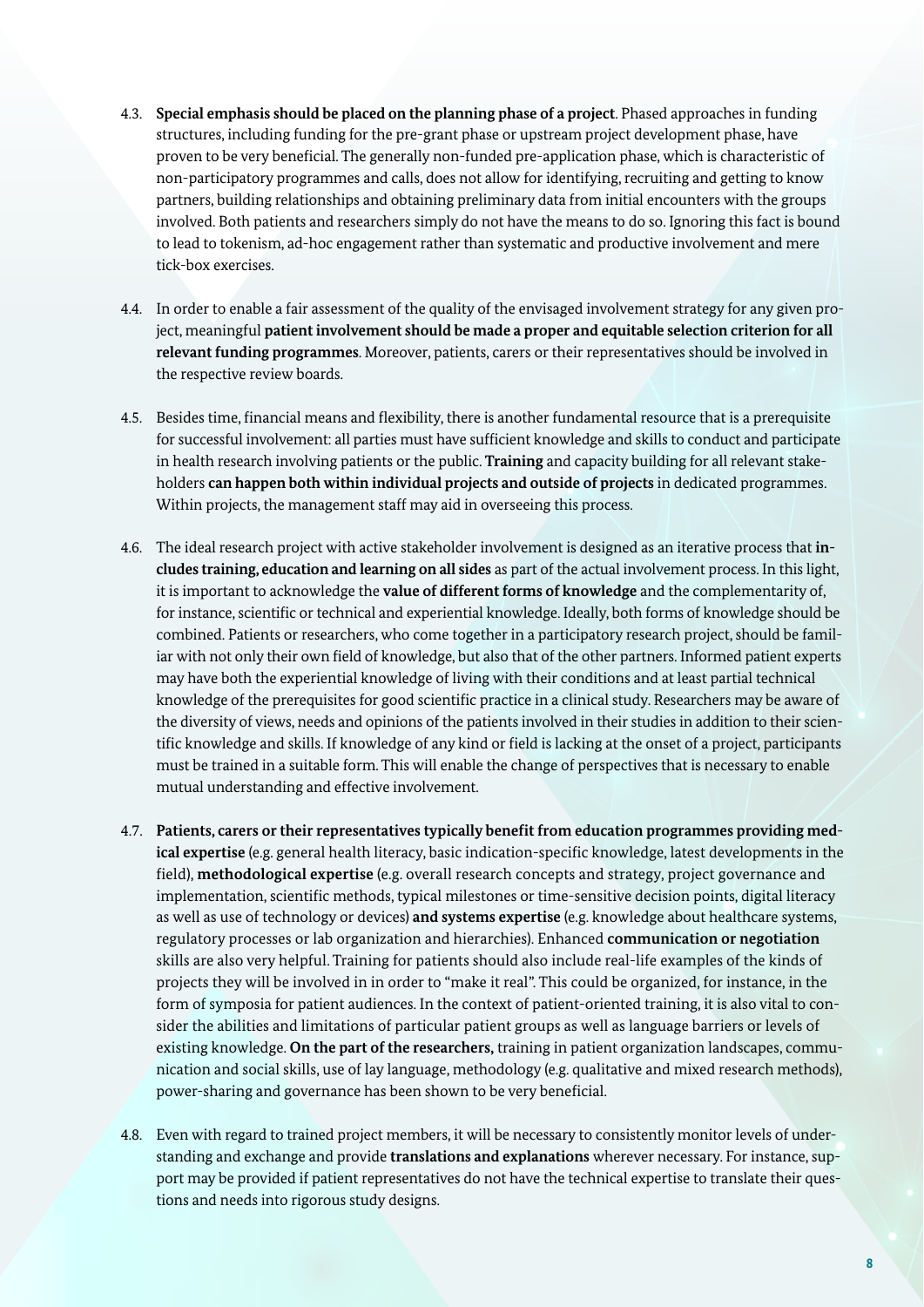- 4.9. The knowledge and management of motives and expectations makes it possible to derive and provide **incentives** or rewards for all of those involved in a participatory research process. These should go beyond altruism and mere financial compensation. For scientists, besides high-impact publications, career advancement, higher probabilities of funding or bringing new products to market, desirable incentives may be making a real difference by generating innovative insights and results with true benefit for patients, or establishing lasting relationships for future work. For patients, incentives may be supporting more meaningful research which is actually focused on their specific hopes and demands, or creating study designs which account for special needs and requirements of patients, and which include patient-oriented outcomes such as quality of life<sup>s</sup>. Patients may also want to gain a deeper insight and understanding of the relevant research and its mechanisms or even become (co-)authors of publications. They may also want to gain earlier access to drugs, novel diagnostic tools, innovative treatment options for their disease or simply enhance their quality of life. It is important to realize that patients or the organizations that represent them will only participate in involvement processes that they deem to be worth the effort. Today, they are being approached more and more often and are thus in a position to choose where to invest their time.
- 4.10. For planning and conducting participatory projects, it is not only knowledge about the inherent field of knowledge, interest, expertise and skills of each party that is required. All those involved should also be aware of the necessary time and effort to be invested by each partner as well as of the possible benefits and opportunities and they should have **skills with regard to the mechanisms and methodologies of active involvement in participatory research cooperation** as such. Even though approaches to involvement will vary from project to project, the basic principles and methodology will be applicable in the majority of cases. Knowledge of the "whys" and "hows" of involvement in research is not only important for those actively carrying out and taking part in projects.
- 4.11. Those who design and implement funding for research projects with public or patient involvement, i.e. **policy-makers and funders, should also be trained** to be able to plan funding programmes and calls accordingly. The same is true for other relevant groups of stakeholders in health care and research such as insurers, practitioners or healthcare workers. Again, it is important to adapt any training programme to the special needs and requirements of the particular target audience.
- 4.12. Researchers and clinicians in particular should be exposed to patients and their communities early on in their careers. **Putting a face to patients or their representatives for young researchers**, for instance by inviting them to speak at summer schools or on similar occasions, helps pave the way for future involvement. Moreover, methods of communication, active patient involvement or co-research should become part of the curricula of medical schools or PhD programmes. Specific and systematic courses should be incorporated early in the educational systems in order to make involvement in collaborative activities part of the career development of young scientists in this field.
- 4.13. In order to define clear universal training standards for participatory research, **European curricula for educating patients as well as scientists** should be developed.

8 For example with regard to side effects of treatment such as fatigue, sleep problems or pain – all of which are still insufficiently assessed in many cases.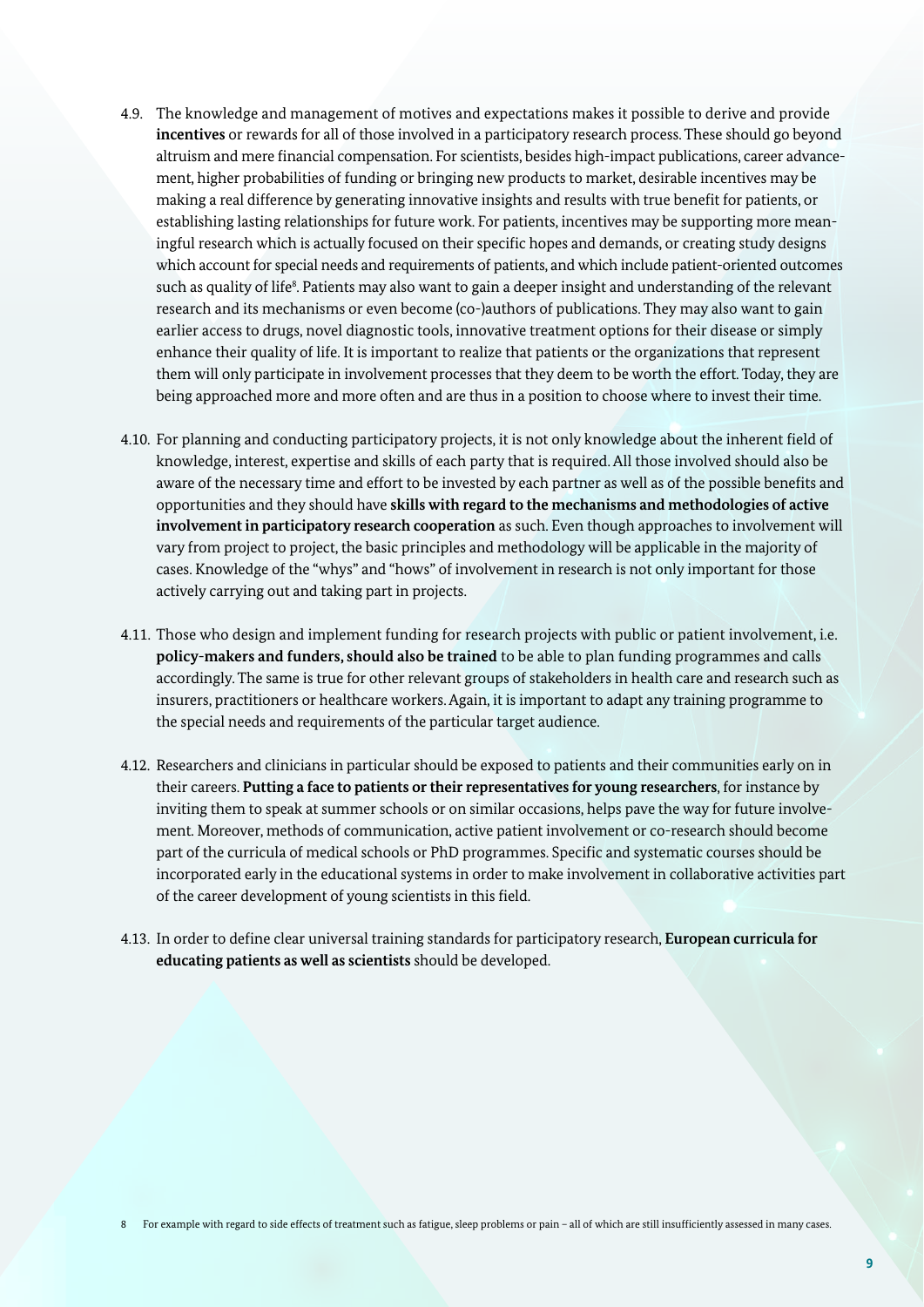#### **5. Methods and Approaches**

- 5.1. Many approaches to active patient involvement have already been developed and put into practice. Thus, when embarking on participatory projects, it is important not to reinvent the wheel, but rather to **use existing, validated resources and reference points wherever possible.** However, depending on the particular research area, project or question that will be addressed or group of patients or stakeholders to be involved, **suitable** approaches will differ widely. **Existing resources are still far from covering all eventualities and situations, which may occur.** Moreover, existing approaches are not always easily identified. Literature searches or other forms of inquiries can be difficult because indexing and the vocabulary used is often not standardized or simply because titles of publications do not clearly refer to involvement in this specific project. Thus, **systematic overviews** of methods and methodologies in health research involving patients or the public **are still widely lacking.** The same is true for indicators and methods to evaluate the impact of patient involvement. Implementation research on the effectiveness of existing methods in various settings is as underdeveloped as the professional development of methods based on the results of this kind of research. Furthermore, needs and thoughts of patients, patient-related outcomes and other patient-centred aspects are currently mainly gathered in the form of individual studies or projects. Systematic overviews or registries of these research activities and, as a result, the most pressing research questions patients see in certain disease areas would provide a highly beneficial asset and point of reference for many researchers, beyond the scope of individual projects.
- 5.2. **Funding organizations,** which promote involvement in health-related research throughout Europe, can play a vital role in addressing the deficits described. They **are asked to provide the financial means for meta-research or "research on participatory research"**, which is aimed at providing a solid knowledge base for involvement in cancer research and beyond. Meta-research of this type would fill important gaps by monitoring and evaluating ongoing research at the national and European level and identifying not only best practices and success stories, but also failures and bottlenecks. Meta-research would also collect, compare and further develop methods for active involvement. Here, exploring methods used in other fields such as innovation theory, futures thinking, design thinking or action research may be helpful. It may also be beneficial to look into innovation processes in different industries outside of health R&D to see how they go about involving end users.
- 5.3. **Opportunities to conduct meta-research** can be offered within the framework of suitable calls for disease-oriented research allowing for the involvement of stakeholders via subprojects or individual accompanying projects ("Begleitprojekte" in German). Such opportunities can also be offered via independent, separate and specific calls or funding programmes dedicated exclusively to meta-research. Regardless of their origin, the results of publicly funded meta-research should be published in suitable peer-reviewed journals. Moreover, suitable platforms should be established and maintained to pool these results and make them accessible to all relevant stakeholders.
- 5.4. **At the level of individual, health-oriented research projects, which aim to involve stakeholders,** researchers should generally make sure to choose methods and instruments for gathering and disseminating information that are suitable for the particular project and groups to be involved (e. g. quantitative and/or qualitative methods).
- 5.5. Participatory projects can play a vital part **in adding to the growing stock of knowledge of theory based and/ or evidence-based involvement methods**. Wherever adequate, these projects should be designed to develop existing methods further or to develop novel methods while addressing their respective, primary research questions. Developing and/or promoting new means, tools or strategies of involvement and co-creation or innovative ideas for involvement-oriented institutions, labs, creativity platforms, funding or education will create added value far beyond the scope of the individual project. This effort should be supported by including elements of participatory (process) evaluation in programmes and projects wherever possible. Continuous monitoring and systematic reporting of participatory processes within a project will make the research team aware of the status of patient involvement in their project and provide data for evaluation.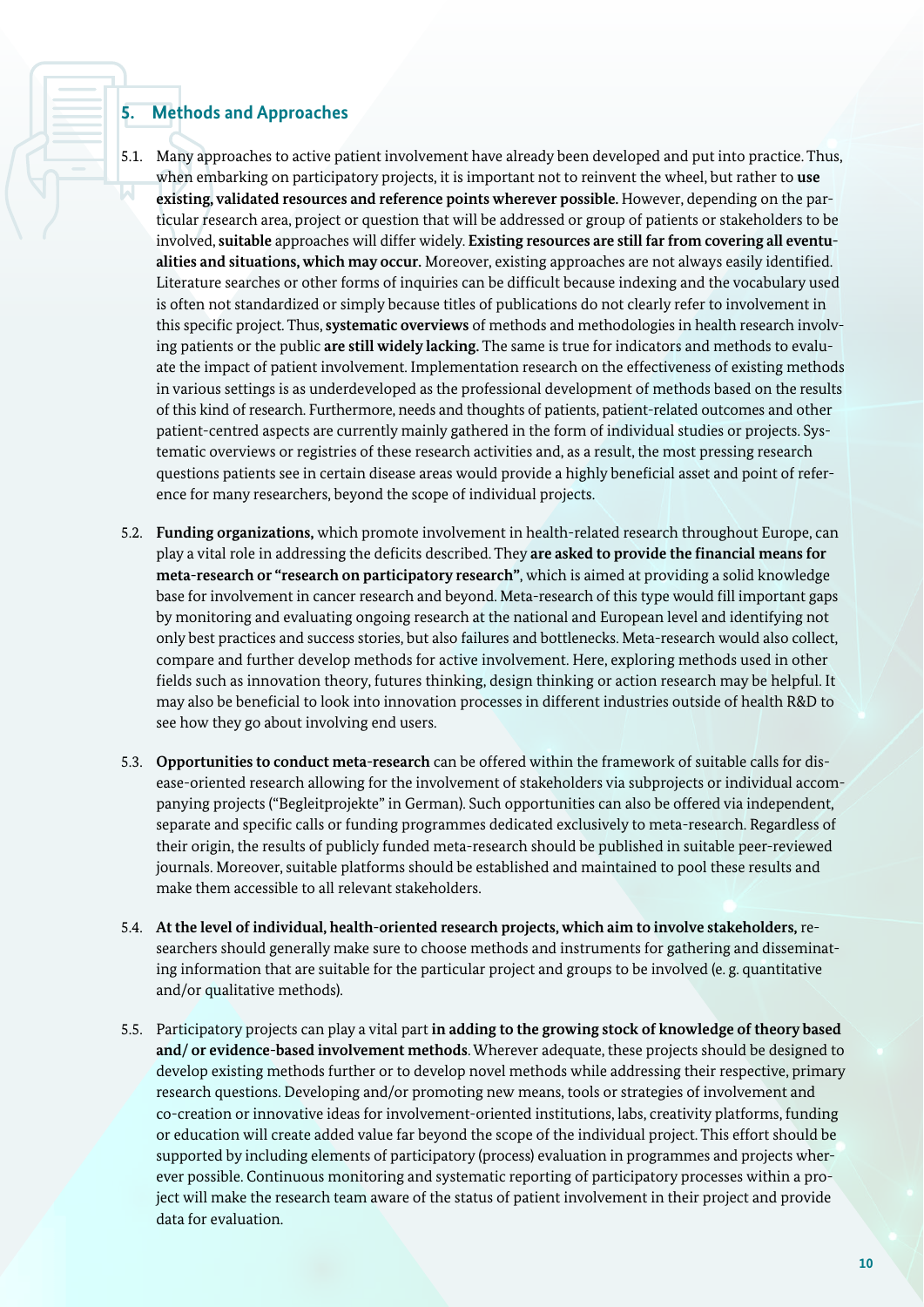- 5.6. Many funding programmes or calls still do not currently provide for sufficient resources or flexibility for successful participatory research. Until this is changed, considering other forms of funding such as **crowdsourcing or involving charities and advocacy groups** is beneficial especially with regard to efforts to obtain funding in the early phase of a project or for gathering preliminary data.
- 5.7. There is no easy answer to the question of **where to find potential individuals or organizations to in volve** in a project or how to make initial contact. This largely depends on the individual project, research area or question to be addressed. Several potentially helpful matchmaking tools, networks, platforms, registries, databases or contact points already exist at national, European and international levels<sup>9</sup>. However, these tools can only be as useful as the input that informs them. Thus, whenever a participatory project is conducted, careful attention should be given to **strengthening existing matchmaking tools or creating new information sources** by providing information on who was involved and how they were contacted. While establishing registries or matchmaking platforms to connect patients, carers and their representatives and researchers at the European level may be especially beneficial, national tools and access points will also remain important.
- 5.8. In general, **pooling and exchanging collected data, experiences, contacts or expertise on (virtual) plat**forms<sup>10</sup>, which are accessible beyond the scope of an individual project, and thus sharing stories of success and failure between researchers, patients and other stakeholders is key for enabling the exchange of knowledge, learning from previous projects or examples and preventing reinventions of the wheel. It will also make patient involvement activities more tangible.
- 5.9. Establishing and maintaining platforms, reference networks or databases for knowledge exchange creates effective points of access to information for all relevant stakeholders. Provided that they cater to the needs and requirements of many relevant groups, provided that a **sufficient level of accessibility11** can be achieved and provided that a large amount of knowledge generated from participatory research and the respective meta-research is fed into them, these platforms can provide guidance and useful frameworks for all parties that want to partake in participatory cancer research and beyond.
- 5.10. Once they have been established, platforms for matchmaking and knowledge exchange can also serve as a **basis for the formation of multi-stakeholder working groups on active patient involvement** or the development of innovative concepts ("labs") where different stakeholders can experiment with new ways of collaboration.
- 5.11. Although researchers and policy-makers in Europe are becoming more and more aware of the need for and benefits of participatory research, there are still **noticeable differences in implementation.** The reasons for these differences vary widely. Examples for underlying causes include differing scientific cultures, research capacities, size and composition of research landscapes or levels of patient or researcher organization. Funding organizations and the policy level can play a vital role in establishing platforms for networking and information sharing and in promoting their use. They can also promote the sharing of these resources and the accumulated knowledge on patient involvement between higher-income and lower-income countries or the accessibility of national funding programmes to foreign research groups. This would greatly help to **reduce inequalities between European countries** and streamline standards, indicators and methods for evaluating patient involvement across Europe.

<sup>9</sup> Cf. appendix for a first point of reference.

<sup>10</sup> Data pooling and data exchange must be in compliance with, for instance, the EU General Data Protection Regulation (GDPR).

<sup>11</sup> Platforms should take account of language barriers, inequalities in education and health literacy, differences in research activity or differing degrees of knowledge and expertise when thinking about accessibility.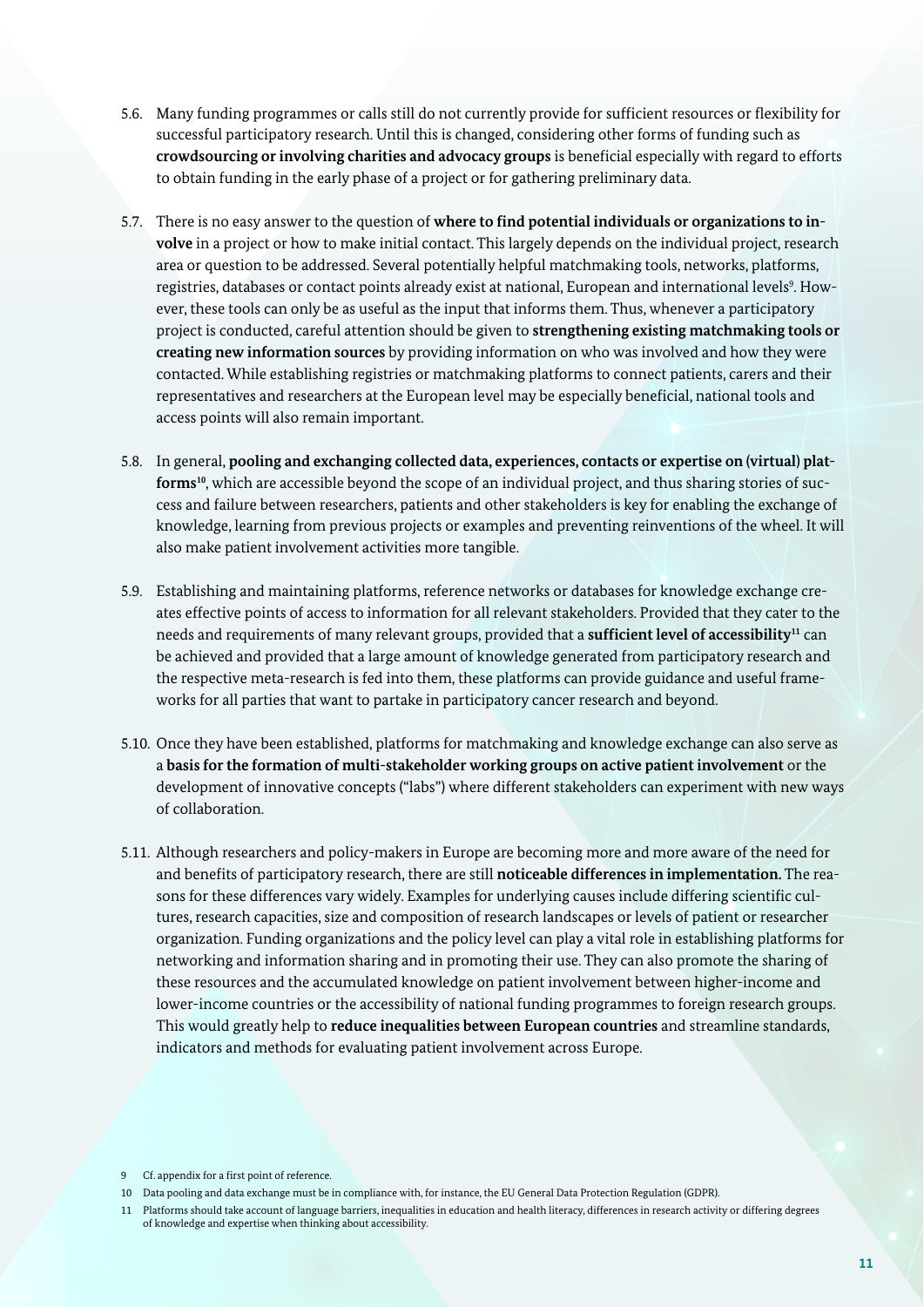#### **6. Legal and Ethical Aspects**

- 6.1. For the conduction of projects involving patients or other stakeholders, it is important to **clearly specify, communicate and discuss underlying rules and legal issues** such as regulations regarding clinical trials with human subjects and data protection laws<sup>12</sup> that apply to a given project. For example, topics may include the general acceptability of regulations and procedures for all parties, confidentiality issues, pseudonymization, secondary use of clinical or routine data or commercial access to or use of genetic data.
- 6.2. Any **rights and obligations** included in contractual agreements **need to be specific, reasonable, proportionate and comprehensible** and should serve the interests of all parties involved. In general, project leaders should make sure that appropriate, jointly developed safeguards for all participants are installed. For instance, any liability risks for patients, their carers or their representatives need to be exposed and covered by insurance.
- 6.3. Especially **when generating rules, schemes and template texts for patient sample use, data sharing/ data protection or obtaining informed consent for projects, it is important to include patient voices** and to arrive at a mutually accepted agreement. It should be realized that while patients feel under-protected in many cases, the notion of "over-protection" and efforts to cater to patient needs that impair research efficiency can also exist among them. For all sides, it is crucial to realize that risk/benefit trade-offs are generally specific to the context of the respective research area and project. However, patient involvement with regard to the use of data and samples can also be fruitful beyond the scope of individual projects, i.e. with regard to developing new data protection policies for organizations or policy-makers. In general, established rules and mechanisms should be documented in management plans that are accessible to all organizations involved.
- 6.4. When it comes to **transnational projects**, it is of central importance to be aware of all applicable rules and regulations of individual partner countries as these may vary considerably (e.g. with regard to informed consent). There is also the often complex legal framework for sharing various kinds of data between countries and with non-EU countries in particular.
- 6.5. **Any relevant vested, financial or non-financial interests,** intellectual property rights, funding, sponsoring or affiliations of the parties involved **must be fully disclosed**. Appropriate mechanisms for disclosure and their control should be part of the governance structures of any academic or industrial research project. Moreover, it may be important for patients to manage conflicts of interests that may arise from receiving financial grants.
- 6.6. It is vital to **expose and discuss any ethical questions or dilemmas** touched upon by research projects or their respective foci at the very beginning of developing a research project. Ethical questions or dilemmas may arise from the involvement process itself. Examples include the legitimization of the individuals involved to represent their respective group, the "professional distance" of ill or suffering persons involved in the project, or questions regarding the involvement of vulnerable groups (e.g. cancer patients with low survival rates, children or incapacitated patients). Other ethical questions may arise from the study design. Examples include the exposition of participants to study-related risks, the anonymization of data versus the possibility to trace back information in case of rare or otherwise interesting findings, focusing on quality of life versus prolongation of life or reducing side effects versus greater medical benefits of treatments. Moreover, the necessity and process of obtaining the approval of ethics committees and the notion of confidentiality also have to be discussed with all those involved.
- 6.7. Finally, **participating in discussions about ethical and legal aspects of projects and their research foci requires training for all project partners**. Informed and unanimous decisions can only be made if all sides have sufficient expertise.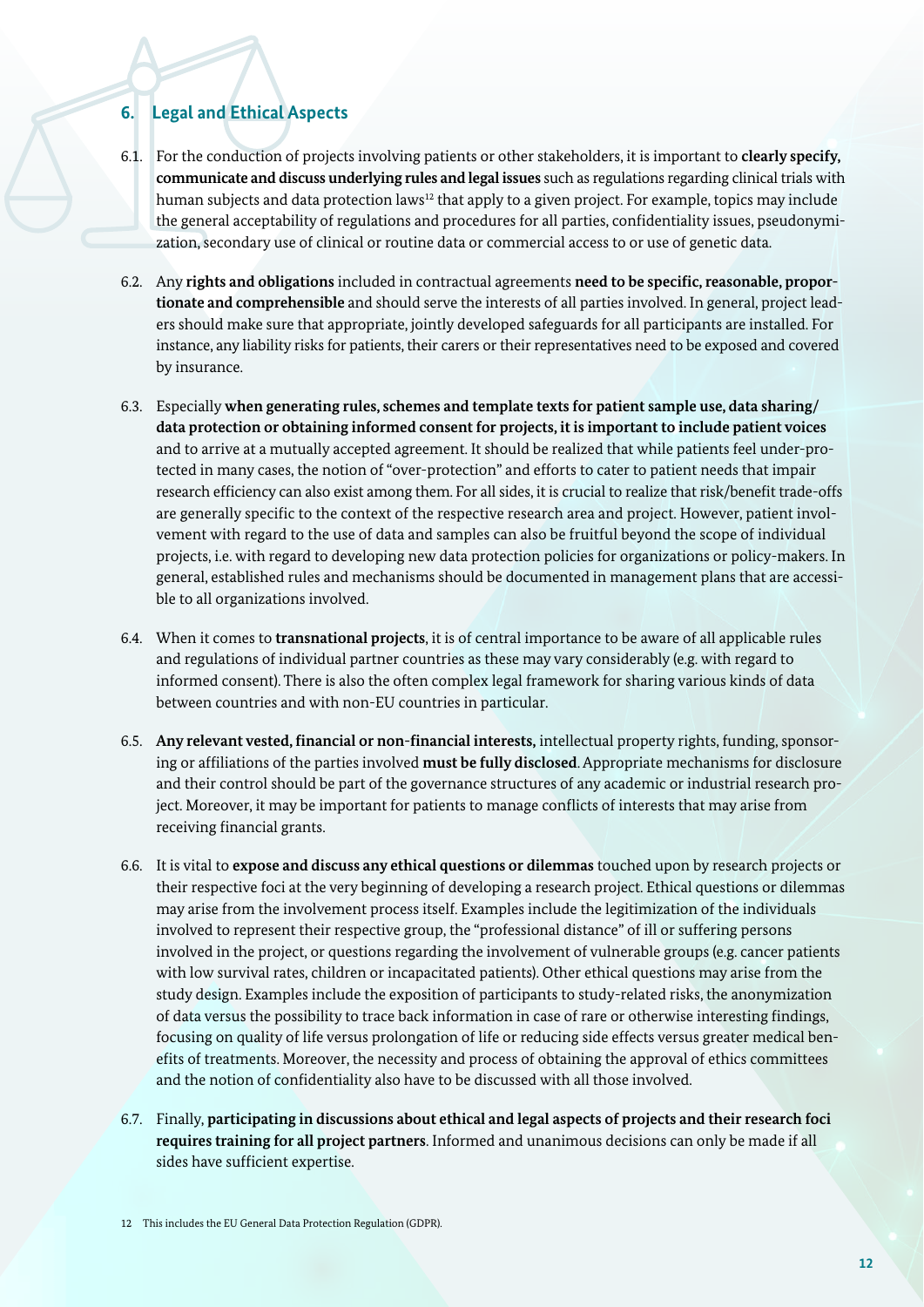#### **7. Conclusion**

- 7.1. Acting on the principles gathered in this paper may foster environments that are more conducive to active patient involvement in research on cancer and other areas of disease and may therefore produce more meaningful and relevant research. In order to unlock the full potential of patient or public involvement, it is fundamental that not only researchers, patients and the public, but also members of scientific and health systems, policy-makers and funding bodies join the effort. Only if all levels work together can they dedicate the necessary resources, time and effort.
- 7.2. The number of people and organizations that have understood the value of involvement in health-related research has grown continuously over the past years. Many scientific publishers have realized the benefits of involving patients and the public in research and have adapted their standards to include requirements for involvement. This can be viewed as a first step in changing scientific culture, scientific reward systems and mechanisms for career advancement towards increasing the focus on the actual needs and views of the users and recipients of research results.
- 7.3. In order to perpetuate the impetus generated by the initiative of the Trio Presidency of Germany, Portugal and Slovenia, it is now crucial for patients, researchers, science organizations, healthcare organizations, industry and decision-makers across Europe to act together. European, national and regional stakeholders of all levels and backgrounds are called upon to take up this initiative and take advantage of their own channels and means to actively support the translation of the accumulated knowledge into concrete steps.